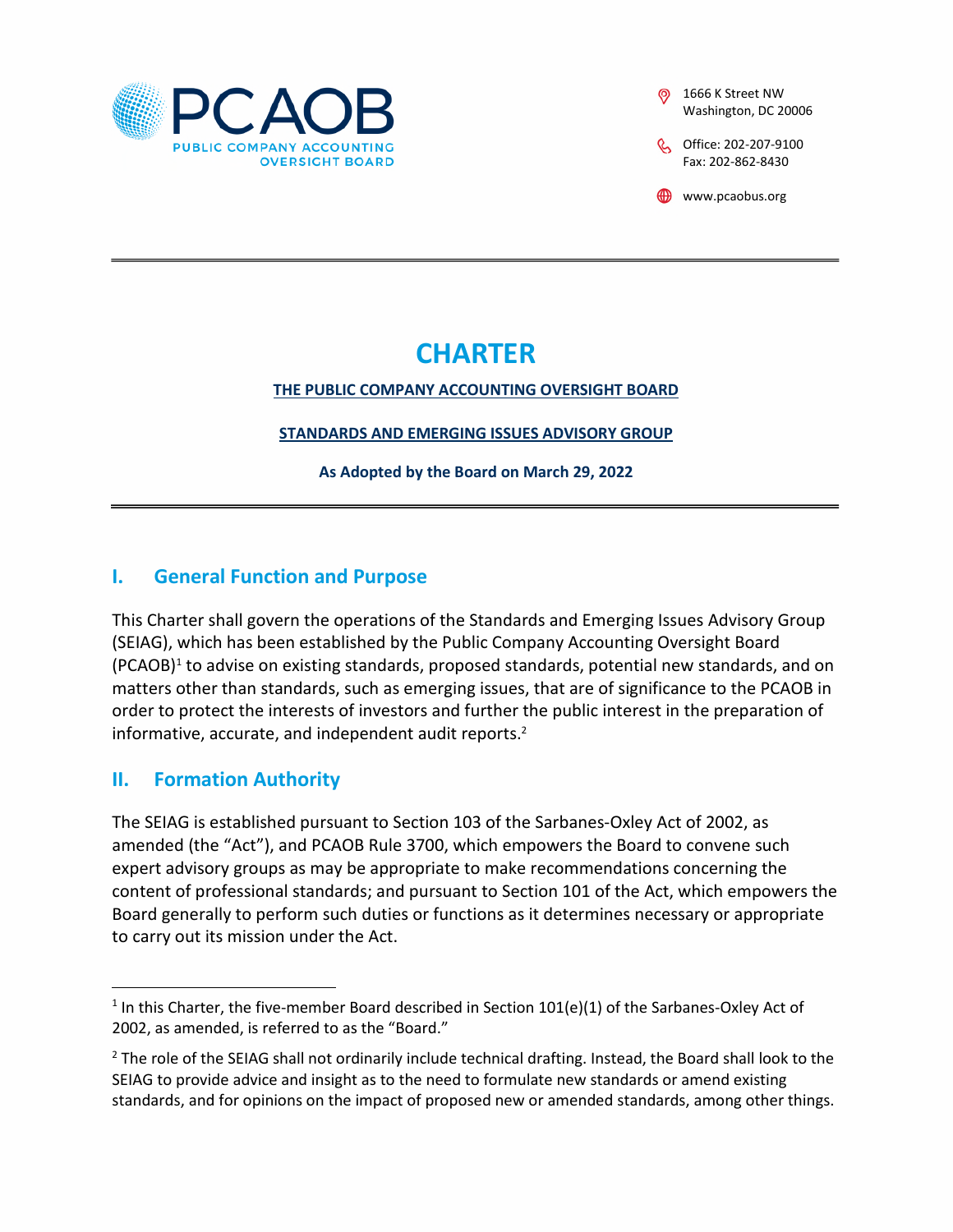## **III. Description of Duties**

The SEIAG shall function as an advisory body according to the procedures set forth herein and consistent with the Act. Its duties shall be solely advisory and shall extend only to the submission of advice or recommendations to the Board. Determinations of actions to be taken, and policy to be expressed with respect to matters within the Board's authority upon which the SEIAG provides advice, shall be made solely by the Board. The SEIAG need not reach consensus on every issue, and may choose to provide the Board with differing, or a range of, opinions. The SEIAG should conduct its work with a view to furthering the PCAOB's mission.

# **IV. Duration and Termination of the SEIAG and Subcommittees and Task Forces of the SEIAG**

The SEIAG shall operate until such time that the Board, in its sole and absolute discretion, determines that its continuance is no longer in the public interest.

A subcommittee or task force of the SEIAG shall operate until such time that the Board, in its sole and absolute discretion, dissolves the subcommittee or task force.

# **V. Selection of SEIAG Members**

The Board shall announce, via press release or other public notice, its solicitation of nominations from the public. The Board shall select SEIAG Members, in its sole and absolute discretion, based on nominations (including self-nominations) received from any person or organization; provided, however, that no person shall be a SEIAG Member who currently is, or is closely related to, an employee (or Board Member or Commissioner, as the case may be) of the PCAOB or the U.S. Securities and Exchange Commission (SEC). Concurrent service on the SEIAG and one or more SEC advisory committees is permitted.

# **VI. Number and Qualifications of SEIAG Members**

The SEIAG shall be composed of not more than 24 Members with requisite expertise.

SEIAG Members shall be individuals with expertise in one or more of the following areas:

- accounting (including financial reporting);
- auditing;
- corporate finance;
- corporate governance (including audit committees or boards of directors);
- investing in public companies; and
- other areas that the Board deems relevant.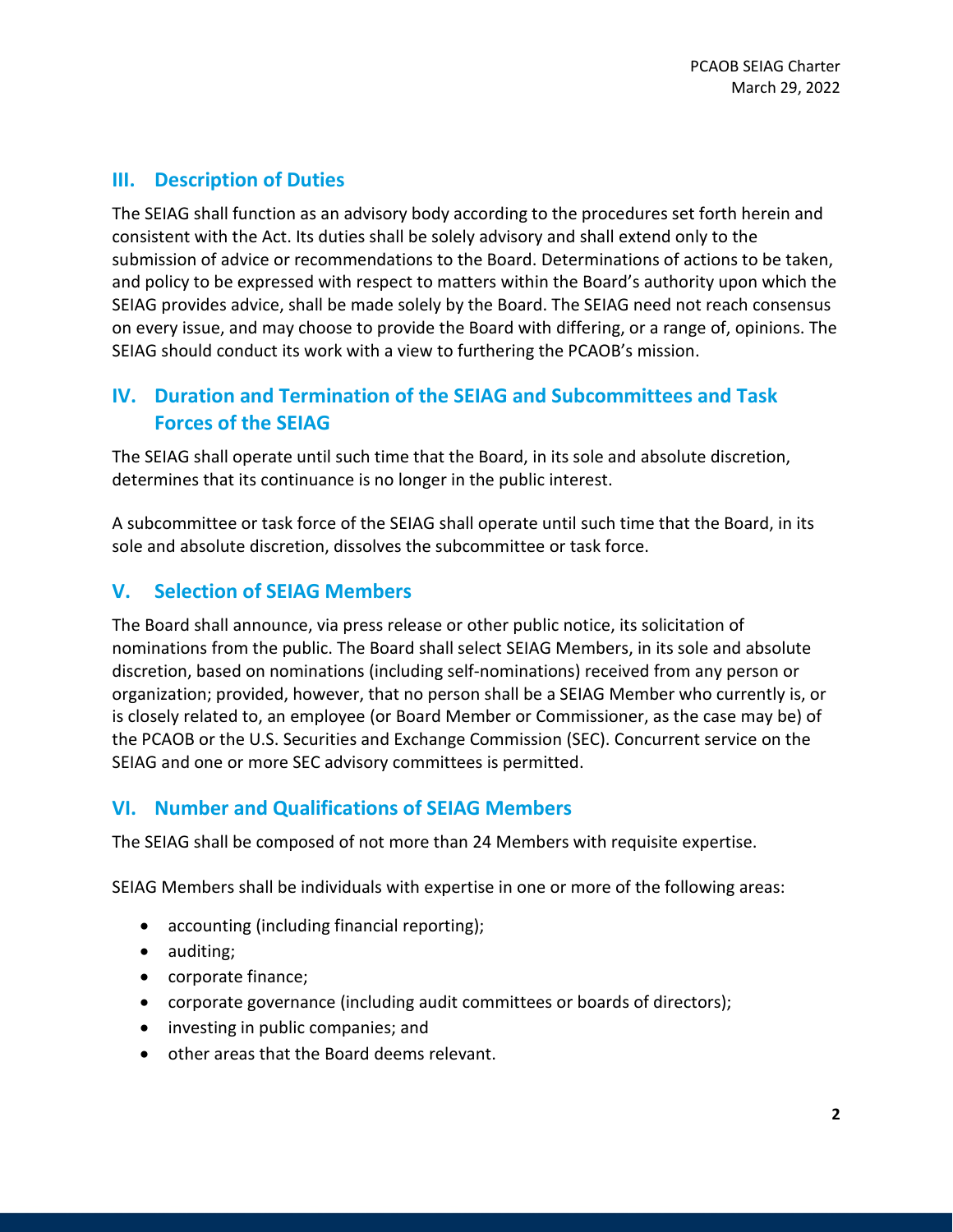To ensure diversity of thought and perspectives, the Board shall strive to comprise the SEIAG with individuals from each of these areas of expertise. Further, to enhance communication between the SEIAG and the Investor Advisory Group (IAG), the Board shall seek to have at least one IAG Member also serve on the SEIAG.

SEIAG Members shall be individuals of the highest integrity. Membership in the SEIAG shall be personal to the individuals selected to serve. While SEIAG Members may be employed or otherwise affiliated with other organizations, SEIAG Members shall serve in their personal capacities and not as representatives of particular employers. A SEIAG Member's duties and responsibilities, including attendance at meetings, may not be delegated to others.

#### **VII. Terms of SEIAG Members**

Of the SEIAG Members appointed in 2022: (i) fifty percent shall be appointed for a term expiring on December 31, 2023 ("Cohort 1"); and (ii) fifty percent shall be appointed for a term expiring on December 31, 2024 ("Cohort 2"). Should the Board appoint an odd number of SEIAG Members in 2022, the Board may, in its sole and absolute discretion, adjust this allocation. In each case, the term of a SEIAG Member selected in 2022 shall begin on the date of the public announcement of the SEIAG Member's selection by the Board.

Thereafter, each SEIAG Member shall be appointed for a two-year term to either Cohort 1 or Cohort 2. Terms of SEIAG Members in Cohort 1 shall begin on January 1 of even-numbered years and end on December 31 of the subsequent year. Terms of SEIAG Members in Cohort 2 shall begin on January 1 of odd-numbered years and end on December 31 of the subsequent year.

The Board shall have the authority, in its sole and absolute discretion, to remove any SEIAG Member at any time, for any reason, with cause or without cause. Following removal, resignation, or incapacity of any SEIAG Member, the Board may, in its sole and absolute discretion: (i) appoint a replacement to fill the vacancy for the remainder of the term of the cohort of the SEIAG Member who was removed, resigned, or incapacitated; or (ii) refrain from filling the vacancy, such that the vacancy shall remain open until the Board determines, in its sole and absolute discretion, to fill it – in which case, regardless of when such appointment may occur, the end of such appointee's term shall be concurrent with the end of the term of the cohort associated with the vacancy.

SEIAG Members, including those who are appointed to fill a vacancy left by the departure of another SEIAG Member before the end of their term, shall be limited to six consecutive years of SEIAG membership (other than those appointed in Cohort 2 in 2022, who shall be limited to seven consecutive years of SEIAG membership).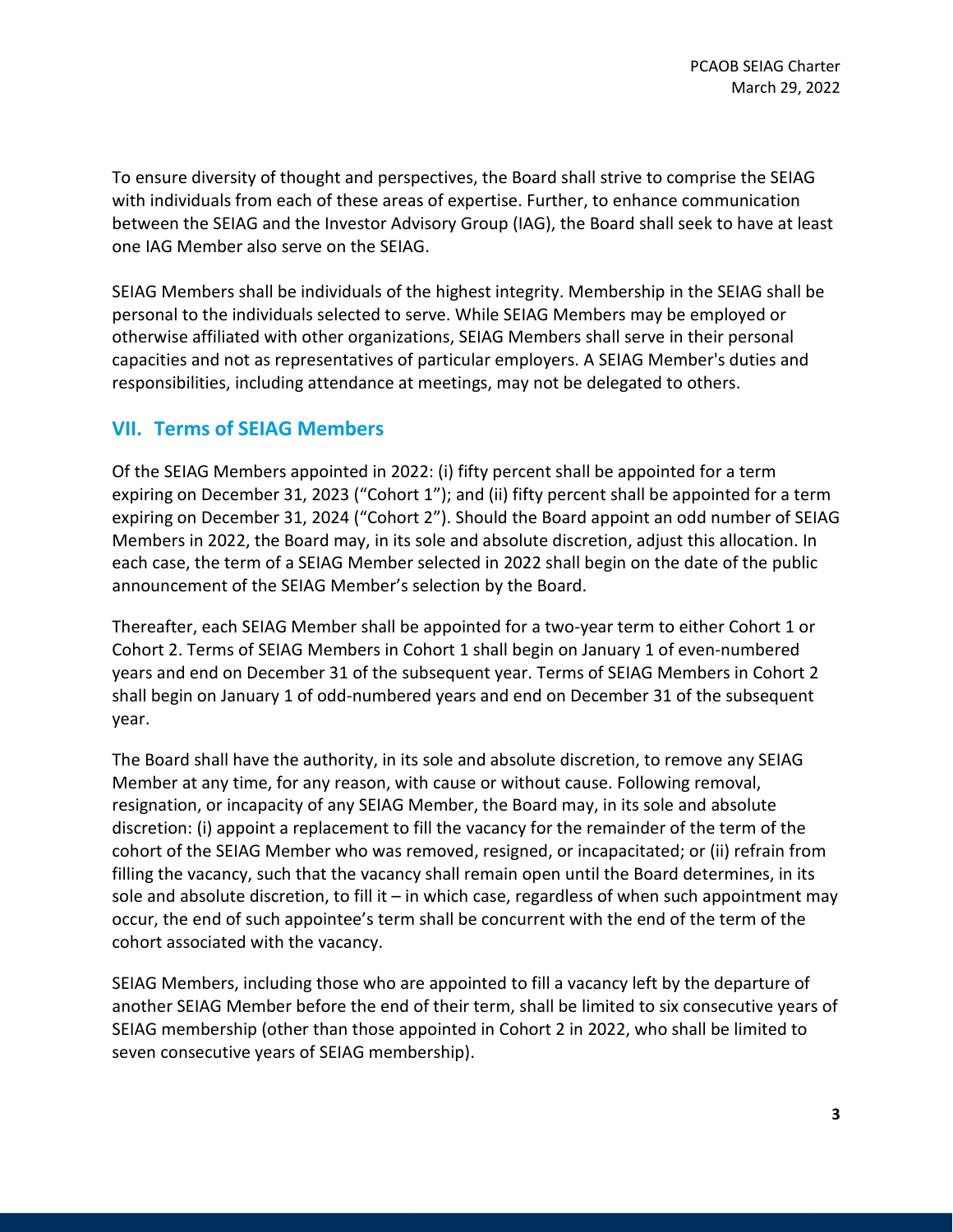#### **VIII. Ethical Standards**

Each SEIAG Member is expected to:

- (a) act in the public interest in connection with their participation in the SEIAG;
- (b) assist the Board and staff in avoiding any actual or perceived conflicts of interest by refraining from improperly using their position on the SEIAG to influence Board Members or Board staff on matters directly affecting that SEIAG Member or their employer, business partners or clients; *provided that* this does not preclude a SEIAG Member from appearing or practicing before the Board on particular matters affecting their employer;
- (c) recuse himself, herself, or themselves, or otherwise withdraw from, consideration of any matter before the SEIAG directly affecting such SEIAG Member, their employer, business partners or clients; *provided that* if recusal or withdrawal is not practical in [either the SEIAG Member's or the Board's opinion, such SEIAG Member shall resign](#page-3-0)  from the SEIAG;<sup>3</sup>
- (d) keep confidential any information obtained during the term and scope of their SEIAG membership that has not been released, announced, or otherwise made available publicly by the PCAOB;
- (e) include a disclaimer, in the event that a SEIAG Member issues a private publication or public statement concerning the work of the PCAOB or the SEIAG, indicating that the views expressed are their own and do not necessarily reflect the views of the PCAOB, Board Members, PCAOB staff, the SEIAG, or other SEIAG Members; and
- (f) devote an adequate amount of time to the consideration of matters before the SEIAG, including reading distributed pre-meeting materials before meetings, regular attendance and active participation at meetings and, as applicable, active participation in SEIAG subcommittees and task forces.

In furtherance of these expectations, SEIAG Members shall comply with EC3, EC8(a), and EC9 and, with respect to any private publication or public statement regarding the Board or the SEIAG or any of their activities, EC10 — of the PCAOB's Code of Ethics (or equivalent applicable

<span id="page-3-0"></span><sup>&</sup>lt;sup>3</sup> For purposes of this section, consideration of a matter before the SEIAG that affects a SEIAG Member's employer, business partners, or clients to the same degree as similarly situated people or business organizations, does not constitute a "direct effect."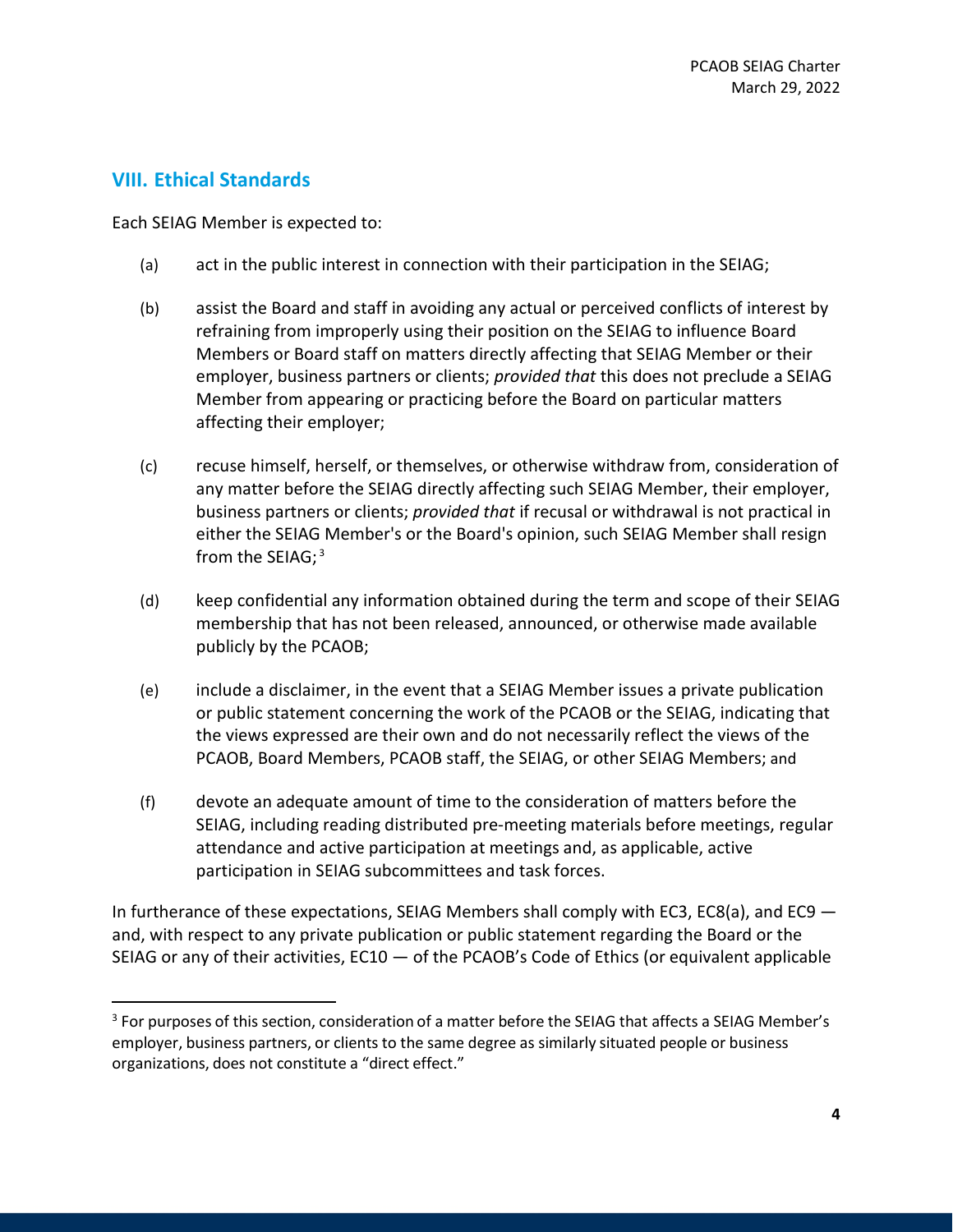provisions in the event that the PCAOB's Code of Ethics is amended). SEIAG Members must execute an Ethics Agreement indicating their consent to be bound by those provisions and to certify compliance therewith on an annual basis. SEIAG Members shall continue to be bound by the relevant Ethics rules and Ethics Agreements once their terms have ended.

After executing an Ethics Agreement, SEIAG Members may be permitted to receive nonpublic PCAOB information relevant to a matter under consideration by the SEIAG or a subcommittee or task force thereof; *provided, however*, that (i) whether to provide SEIAG Members with nonpublic PCAOB information is in the sole and absolute discretion of, and must be authorized by, the Board; and (ii) all SEIAG Members involved in the particular deliberations to which the information relates are provided with substantially the same information as concurrently as practicable.

#### **IX. Compensation and Reimbursement**

SEIAG Members shall receive no compensation for their service. SEIAG Members incurring expenses in connection with their service may have related travel expenses reimbursed by the PCAOB, subject to the PCAOB's travel and business expense reimbursement policy.

#### **X. SEIAG Co-Chairs**

The Chief Auditor of the PCAOB shall serve as the SEIAG Chair. The Board may appoint a Co-Chair (removable at the sole and absolute discretion of the Board) from among the SEIAG Members. The Chief Auditor of the PCAOB shall not be a SEIAG Member.

The SEIAG Chair (or Co-Chairs, as the case may be) shall be responsible for the SEIAG's carrying out of its meeting agendas.

#### **XI. SEIAG Meeting Agendas**

Meeting agendas shall be developed by the SEIAG Chair (or Co-Chairs, as the case may be), based on input from the Board, PCAOB staff, and SEIAG Members, and shall be subject to approval by the Board.

#### **XII. SEIAG Meetings**

Nature of Meetings. The activities and meetings of the SEIAG shall generally be public. The SEIAG shall hold at least two public meetings per calendar year, as called by the SEIAG Chair (or Co-Chairs, as the case may be) in consultation with the Board.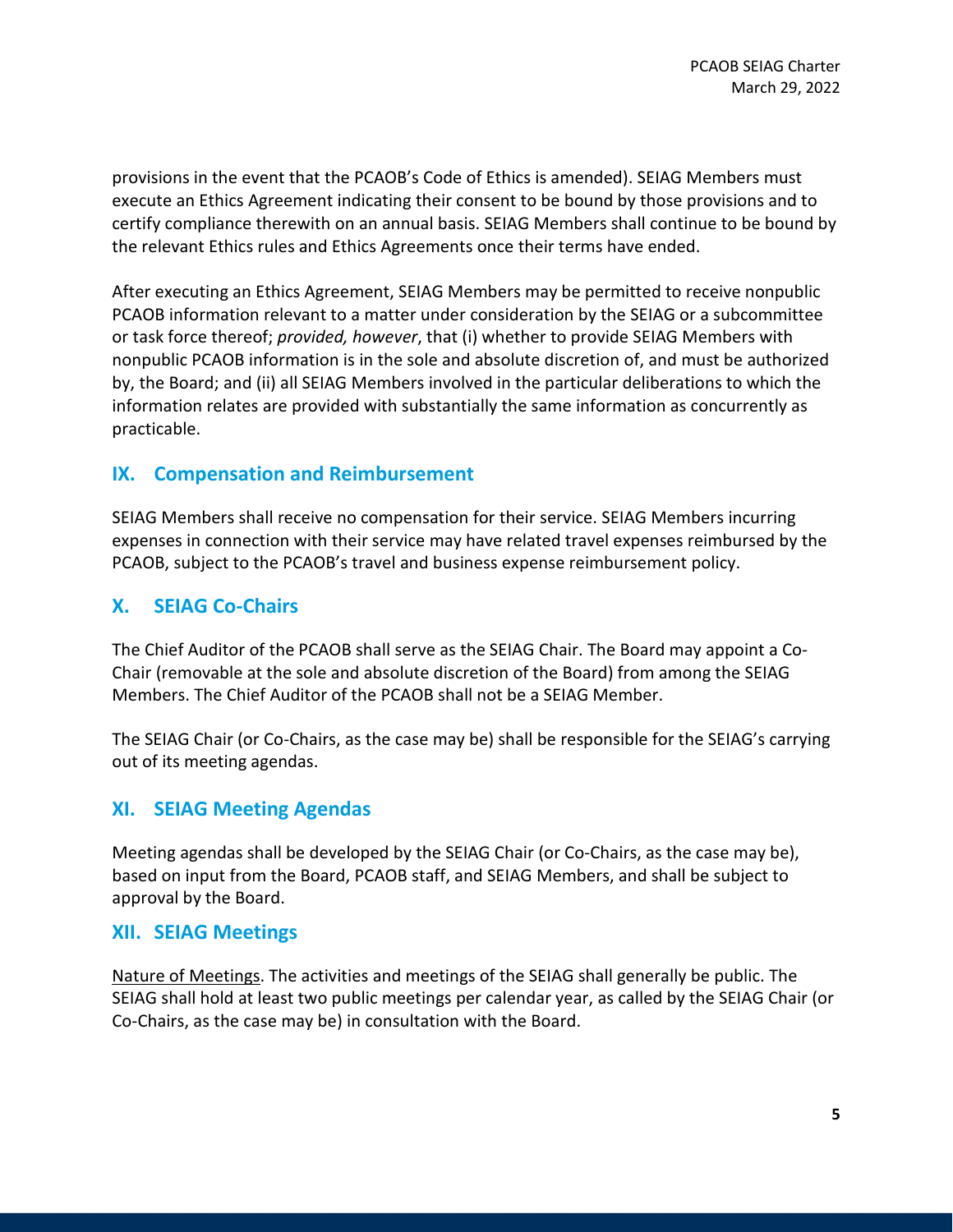The Board or the SEIAG Chair (or Co-Chairs, as the case may be) in consultation with the Board may hold additional ad hoc public or nonpublic SEIAG meetings (including nonpublic breakout sessions or executive sessions at otherwise public meetings), as necessary or appropriate. Unless otherwise directed by the SEIAG Chair (or Co-Chairs, as the case may be) in consultation with the Board, nonpublic meetings (including breakout or executive sessions) shall be closed to the public, but open to SEIAG Members, observers, invited experts, Board Members, and PCAOB staff.

A majority of SEIAG Members shall constitute a quorum. Meetings of the SEIAG may be held at any location (or telephonically or by video conference), as determined by the SEIAG Chair (or Co-Chairs, as the case may be) in consultation with the Board. A PCAOB staff person designated by the SEIAG Chair (or Co-Chairs, as the case may be) shall serve as secretary of each meeting and shall prepare minutes thereof, subject to review and approval by the SEIAG Chair (or Co-Chairs, as the case may be). Following their approval, such minutes shall be distributed to all SEIAG Members and to all Board Members.

Nonpublic information, as defined in EC9 of the PCAOB Ethics Code (or equivalent applicable provisions in the event that the PCAOB's Code of Ethics is amended), may not be discussed at any such public meeting of the SEIAG absent advance Board approval.

Experts. The SEIAG Chair (or Co-Chairs, as the case may be) may, in consultation with the Office of the PCAOB Chair, invite PCAOB staff (for purposes of making presentations) or one or more external experts, to participate in any meeting of the SEIAG; *provided that*, any such external expert agrees to maintain the confidentiality of any nonpublic information they may receive (which shall not be provided to such expert absent Board authorization), pursuant to EC9 of the PCAOB Ethics Code (or equivalent applicable provisions in the event that the PCAOB's Code of Ethics is amended).

Observers. A representative of each of the SEC, the Financial Accounting Standards Board (FASB), the Auditing Standards Board (ASB) of the American Institute of Certified Public Accountants (AICPA), the National Association of State Boards of Accountancy (NASBA), and the International Auditing and Assurance Standards Board (IAASB) shall be, to the extent available, observers at SEIAG meetings. The Board may designate additional observers, per meeting, as necessary or appropriate.

### **XIII. Subcommittees and Task Forces**

Formation. A subcommittee of the SEIAG may be formed when consideration of a particular matter would benefit from focused attention by a subset of the SEIAG's membership. A task force of the SEIAG may be formed when consideration of a particular matter would benefit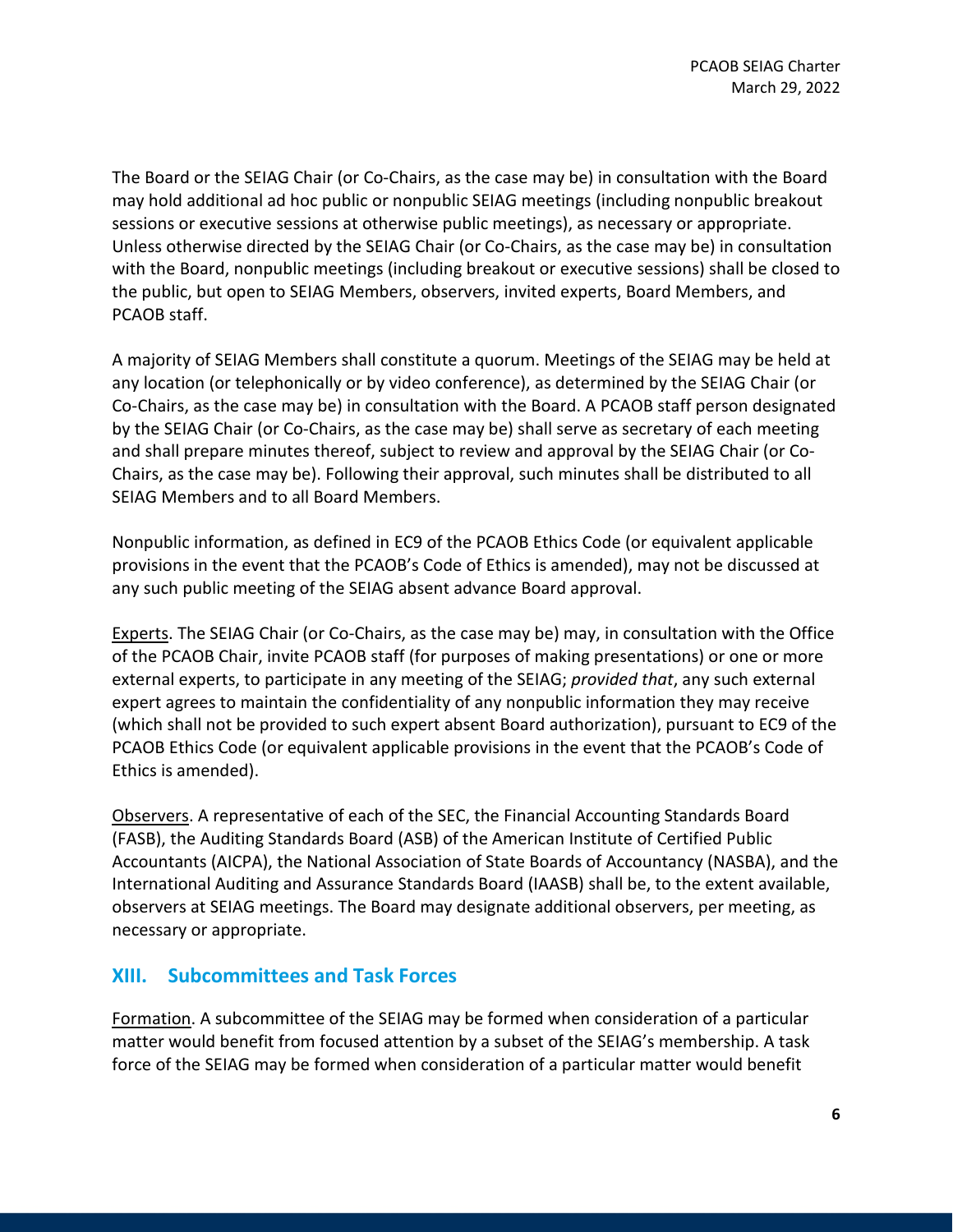from the regular participation of individuals who are not SEIAG Members. A subcommittee or task force of the SEIAG may be established at the direction of the Board. The SEIAG Chair (or Co-Chairs, as the case may be), in consultation with the Board and SEIAG Members, shall specify the topic to be investigated and, with respect to a task force, the nature of any non-SEIAG Member perspective(s) that the SEIAG desires to include in the task force. With respect to a task force, the SEIAG may recommend to the Board participants to serve on the task force who are non-SEIAG Members; appointments to a task force of non-SEIAG Member participants, if any, shall be subject to approval of the Board in its sole and absolute discretion.

Participation. Unless otherwise specified, any subcommittee of the SEIAG shall comprise those SEIAG Members selected by the SEIAG and any task force shall comprise all SEIAG Members who wish to be involved in carrying out a task. No person shall be appointed to a task force who currently is, or is closely related to, an employee or Board Member of the PCAOB, or the SEC; *provided, however, that* concurrent service on one or more SEC advisory committees and one or more task forces is permitted. All non-SEIAG Member task force participants shall be subject to the provisions of Sections VIII and IX of this Charter.

Leadership. The SEIAG Chair (or Co-Chairs, as the case may be) shall appoint, in consultation with the Board, a leader of the subcommittee or task force of the SEIAG from among the subcommittee or task force members who shall carry out the SEIAG Chair's (or Co-Chairs', as the case may be) responsibilities for scheduling meetings, arranging resources, etc., to carry out a task, and who shall preside at subcommittee or task force meetings. In the event of a joint SEIAG-IAG task force, the PCAOB Chair, in consultation with the Board, shall designate a single leader from either the SEIAG or the IAG, who shall carry out the responsibilities of the (Co- )Chairs of both advisory groups.

### **XIV. Subcommittee and Task Force Meetings**

Subcommittees and task forces may hold ad hoc public or nonpublic meetings (including nonpublic sessions at otherwise public meetings), as necessary or appropriate, as called by the SEIAG Chair (or Co-Chairs, as the case may be) or the subcommittee or task force leader in consultation with the Board. A majority of the subcommittee or task force members shall constitute a quorum. Subcommittee and task force meetings may be held at any location (or telephonically or by video conference), as determined by the SEIAG Chair (or Co-Chairs, as the case may be), or the subcommittee or task force leader in consultation with the SEIAG Chair (or Co-Chairs, as the case may be). A PCAOB staff person designated by the subcommittee or task force leader, in consultation with the SEIAG Chair (or Co-Chairs, as the case may be) shall serve as secretary of each meeting and shall prepare minutes thereof, subject to approval by the subcommittee or task force leader. Following their approval, such minutes shall be distributed to all SEIAG Members and to all Board Members. Nonpublic information may not be discussed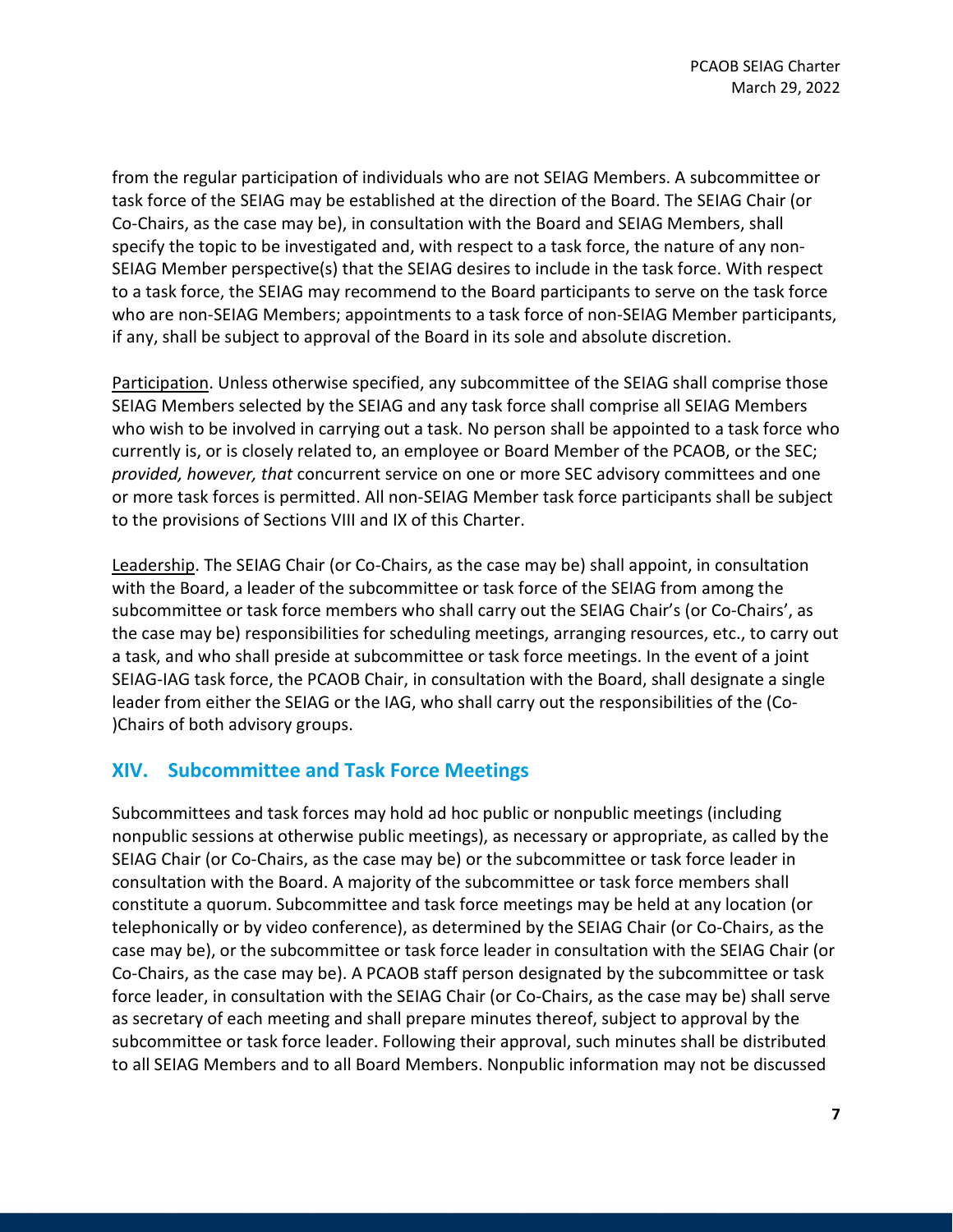at any public subcommittee or task force meeting absent advance authorization from the Board. Unless otherwise directed by the SEIAG Chair (or Co-Chairs, as the case may be) in consultation with the Board, nonpublic subcommittee or task force meetings (including nonpublic sessions at otherwise public meetings) shall be closed to the public, but open to SEIAG Members, observers, invited experts, Board Members, and PCAOB staff.

Experts. A subcommittee or task force leader may, in consultation with the SEIAG Chair (or Co-Chairs, as the case may be) and with the Office of the PCAOB Chair, invite PCAOB staff (for purposes of making presentations) or one or more external experts, to participate in any subcommittee or task force meeting; *provided that*, any such expert agrees to maintain the confidentiality of any nonpublic information they may receive (which shall not be provided to such expert absent Board authorization), pursuant to EC9 of the PCAOB Ethics Code.

Observers. The Board may designate observers at any meeting of a subcommittee or task force of the SEIAG, as necessary or appropriate.

### **XV. Notice of Meetings**

The SEIAG Chair (or Co-Chairs, as the case may be), through PCAOB staff, shall give each SEIAG Member, subcommittee member, or task force member, as the case may be, written notice of each meeting not later than two weeks before the date of the meeting.

### **XVI. Voting**

SEIAG Meetings: A SEIAG Member must be participating in a meeting, in person or by telephone or similar mode of communication, to cast a vote. When a decision or recommendation of the SEIAG is required, the SEIAG Chair (or one of the Co-Chairs, as the case may be) shall request a motion for a vote. Any SEIAG Member may move for a vote. SEIAG action based on a vote requires a simple majority of the votes cast at a meeting at which there is a quorum.

Subcommittee and Task Force: Only subcommittee or task force members shall have the right to move for a vote or cast a vote. A subcommittee or task force member must be participating in a meeting, in person or by telephone or similar mode of communication, to cast a vote. When a decision or recommendation of the subcommittee or task force is required, the subcommittee or task force leader shall request a motion for a vote. Any subcommittee or task force member may move for a vote. Subcommittee or task force action based on a vote requires a simple majority of the votes cast at a meeting at which there is a quorum.

Any subcommittee or taskforce shall report to the SEIAG on any action taken.